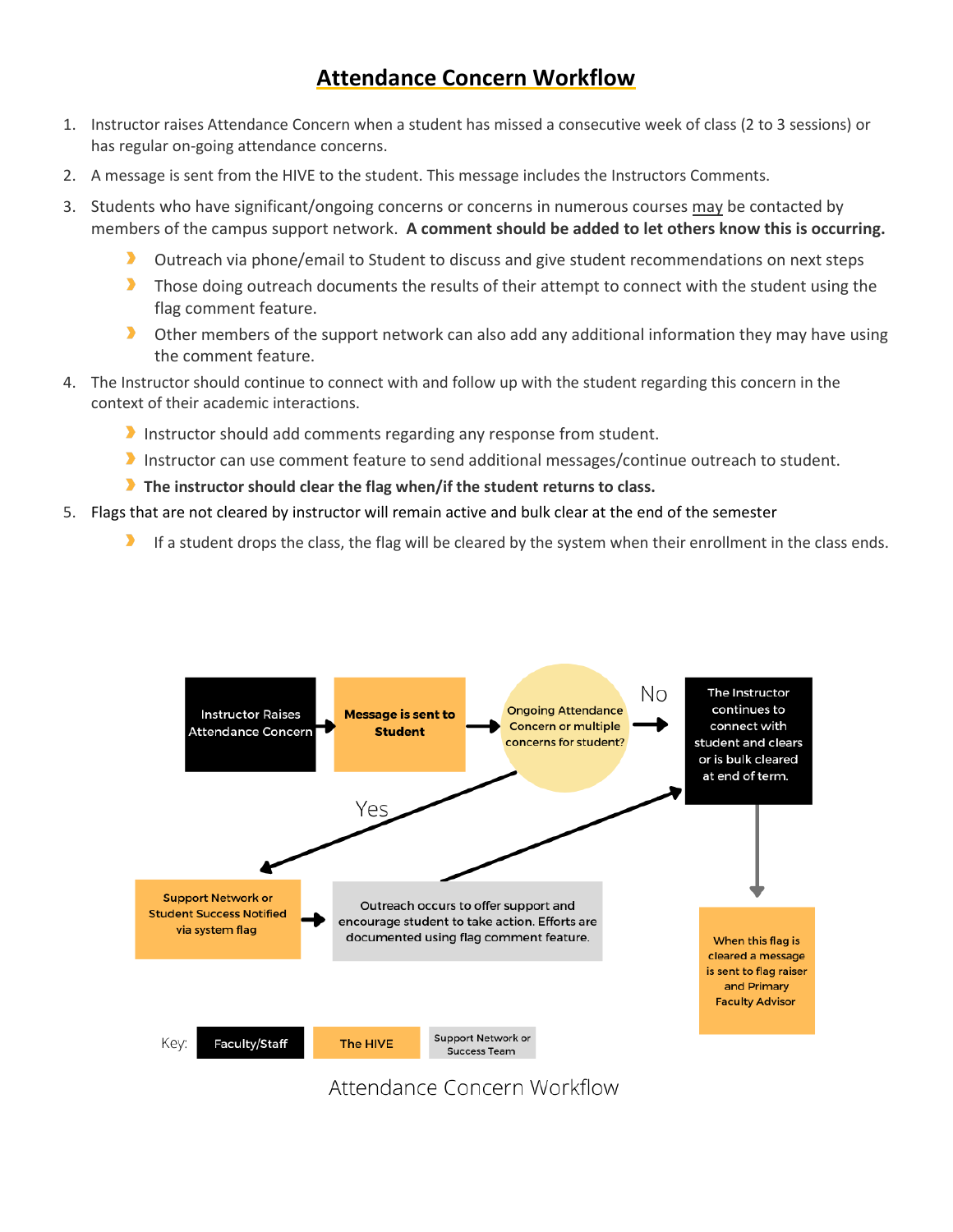#### **Message Template**: Attendance Message to Student

**Subject**: The Hive – {Course Name} attendance

{Student Name},

You are receiving this message because your instructor, [Raiser Name], for [Course Name] has raised a concern about your attendance. Attending class is an essential part of succeeding at CSB/SJU. When students miss class, grades and academic performance suffer. Connect with your instructor to get back on track for the semester. Also, please know that the Student Success Network at CSB/SJU is here to help you by providing access to tools for academic success. Go to [The Hive](https://auth.csbsju.edu/cas/login?service=https%3A%2F%2Fcsbsju.starfishsolutions.com%2Fstarfish-ops%2Fsession%2FcasLogin.html) to access these tools and connect with your Support Network.

Student Success Team

**Message from Your Instructor:** {Raiser Comments i.e. Rachel, I hope you are okay. I have an attendance concern: You have missed X classes so far this semester. Any further absences may—and probably will—impact your final grade. Please contact me to review the steps needed to get back on track this semester. Here's a link to The Hive's appointment scheduler. I hope to hear from you and meet with you soon.} - {Raiser Name}

*This message was sent via The Hive, a digital platform in support of student success, powered by Starfish from EAB.. Click [heret](https://www.csbsju.edu/the-hive/about-the-hive)o learn more.*

## **Message to Flag Raiser after flag creation**

#### [Flag Raiser Name]

Thank you for raising a [Flag Name] for [Student Full Name] Banner ID: [ID#] . As the student responds to you and/or takes action to address your concerns please clear/resolve the flag as appropriate. If the student does not respond/act, clear the flag indicating a negative outcome and raise a new alert to reflect ongoing or growing concerns for their success.

Alert Creator Comments: Rachel missed 3 classes this month.

Course Context for Alert: Introduction to Microbiology

### **To add comments and/or clear this alert follow the instructions below:**

- 1. Log into the Hive
- 2. Once in The Hive navigate to Students-Tracking Items (from top left hand menu).
- 3. Next search for the student referenced above.
- 4. Hover over the flag icon, this should open a pop out window.
- 5. Slide to the button for the action you want to take (comment or resolve/clear) .
- 6. When your comments are complete click submit.

*Note - Students who have multiple academic flags from more than one instructor may be contacted by members of their support network or staff from offices in the support network. Those doing outreach should document the results of their attempt to connect with the student using the flag comment feature. The instructor should continue to connect with and follow up with the student regarding this concern in the context of their academic interactions.*

*This message was sent via The Hive, a digital platform in support of student success, powered by Starfish from EAB. Click here to learn more.*